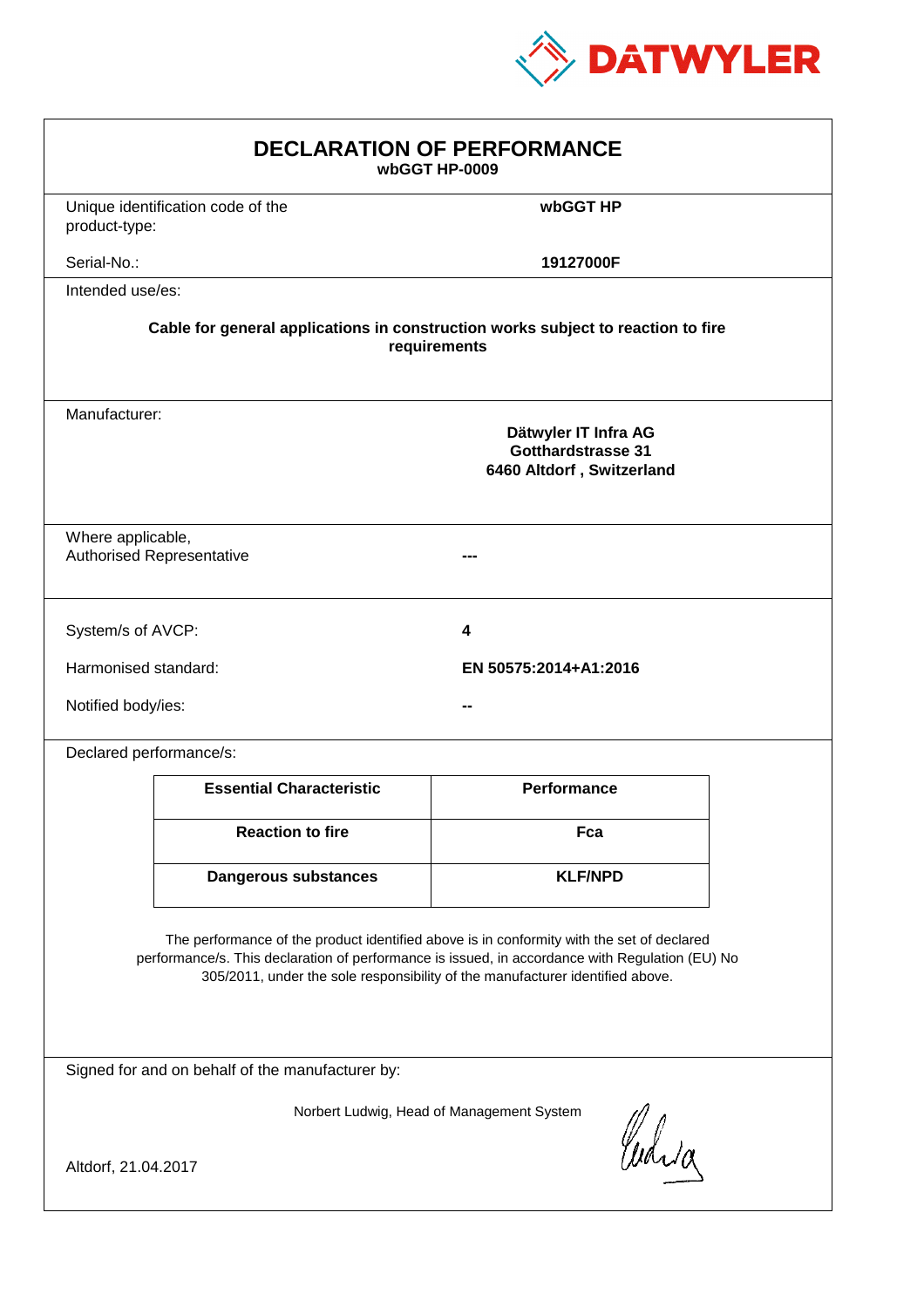

| LEISTUNGSERKLÄRUNG<br>wbGGT HP-0009                                                                                                                                                                                                                        |                                                                        |                                     |  |  |
|------------------------------------------------------------------------------------------------------------------------------------------------------------------------------------------------------------------------------------------------------------|------------------------------------------------------------------------|-------------------------------------|--|--|
|                                                                                                                                                                                                                                                            | Eindeutiger Kenncode des Produkttyps:                                  | wbGGT HP                            |  |  |
| Serien-Nr.:                                                                                                                                                                                                                                                |                                                                        | 19127000F                           |  |  |
| Verwendungszweck(e):                                                                                                                                                                                                                                       |                                                                        |                                     |  |  |
|                                                                                                                                                                                                                                                            | Kabel/Leitung für allgemeine Anwendungen in Bauwerken in Bezug auf die | Anforderungen an das Brandverhalten |  |  |
| Hersteller:<br>Dätwyler IT Infra AG<br><b>Gotthardstrasse 31</b><br>6460 Altdorf, Switzerland                                                                                                                                                              |                                                                        |                                     |  |  |
|                                                                                                                                                                                                                                                            | Wo anwendbar, Bevollmächtigter:                                        |                                     |  |  |
| Leistungsbeständigkeit:                                                                                                                                                                                                                                    | System(e) zur Bewertung und Überprüfung der                            | 4                                   |  |  |
| Harmonisierte Norm:<br>EN 50575:2014+A1:2016                                                                                                                                                                                                               |                                                                        |                                     |  |  |
|                                                                                                                                                                                                                                                            | Notifizierte Stelle(n):                                                |                                     |  |  |
| Erklärte Leistung(en):                                                                                                                                                                                                                                     |                                                                        |                                     |  |  |
|                                                                                                                                                                                                                                                            | <b>Wesentliche Merkmale</b>                                            | Leistung                            |  |  |
|                                                                                                                                                                                                                                                            | <b>Brandverhalten</b>                                                  | Fca                                 |  |  |
|                                                                                                                                                                                                                                                            | Gefährliche Stoffe                                                     | <b>KLF/NPD</b>                      |  |  |
| Die Leistung des vorstehenden Produkts entspricht der erklärten Leistung/den erklärten<br>Leistungen. Für die Erstellung der Leistungserklärung im Einklang mit der Verordnung (EU) Nr.<br>305/2011 ist allein der obengenannte Hersteller verantwortlich. |                                                                        |                                     |  |  |
|                                                                                                                                                                                                                                                            | Unterzeichnet für den Hersteller und im Namen des Herstellers von:     |                                     |  |  |
| Norbert Ludwig, Head of Management System<br>Whila<br>Altdorf, 21.04.2017                                                                                                                                                                                  |                                                                        |                                     |  |  |
|                                                                                                                                                                                                                                                            |                                                                        |                                     |  |  |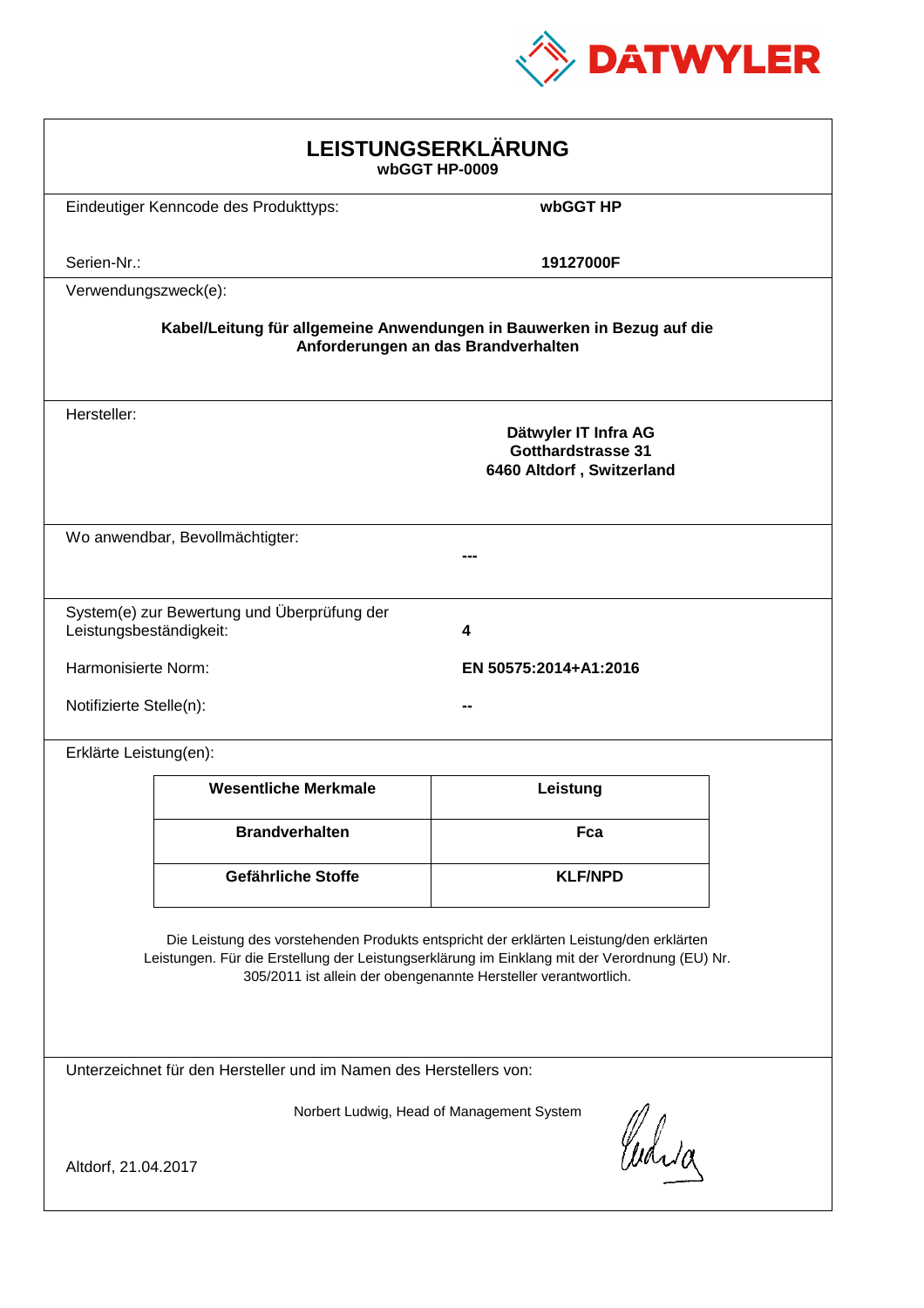

| <b>PRESTATIEVERKLARING</b><br>wbGGT HP-0009                                                                                                                                                                                                                                 |                                                                         |                                                                         |  |  |
|-----------------------------------------------------------------------------------------------------------------------------------------------------------------------------------------------------------------------------------------------------------------------------|-------------------------------------------------------------------------|-------------------------------------------------------------------------|--|--|
| producttype:                                                                                                                                                                                                                                                                | Unieke identificatiecode van het                                        | wbGGT HP                                                                |  |  |
| Serienr.:                                                                                                                                                                                                                                                                   |                                                                         | 19127000F                                                               |  |  |
| Beoogd(e) gebruik(en):                                                                                                                                                                                                                                                      |                                                                         |                                                                         |  |  |
| Kabels voor algemene toepassingen in bouwwerken die onder<br>voorschriften inzake materiaalgedrag bij brand vallen                                                                                                                                                          |                                                                         |                                                                         |  |  |
| Fabrikant:                                                                                                                                                                                                                                                                  |                                                                         | Dätwyler IT Infra AG<br>Gotthardstrasse 31<br>6460 Altdorf, Switzerland |  |  |
|                                                                                                                                                                                                                                                                             | indien van toepassing, Gemachtigde:                                     |                                                                         |  |  |
| prestatiebestendigheid:<br>Geharmoniseerde norm:<br>Aangemelde instantie(s):                                                                                                                                                                                                | Het systeem of de systemen voor de<br>beoordeling en verificatie van de | 4<br>EN 50575:2014+A1:2016                                              |  |  |
| Aangegeven prestatie(s)                                                                                                                                                                                                                                                     |                                                                         |                                                                         |  |  |
|                                                                                                                                                                                                                                                                             | Essentiële kenmerken                                                    | <b>Prestatie</b>                                                        |  |  |
|                                                                                                                                                                                                                                                                             | <b>Brandreactie</b>                                                     | Fca                                                                     |  |  |
|                                                                                                                                                                                                                                                                             | Gevaarlijke stoffen                                                     | <b>KLF/NPD</b>                                                          |  |  |
| De prestaties van het hierboven omschreven product zijn conform de aangegeven prestaties. Deze<br>prestatieverklaring wordt in overeenstemming met Verordening (EU) nr. 305/2011 onder de exclusieve<br>verantwoordelijkheid van de hierboven vermelde fabrikant verstrekt. |                                                                         |                                                                         |  |  |
| Ondertekend voor en namens de fabrikant door:                                                                                                                                                                                                                               |                                                                         |                                                                         |  |  |
| Norbert Ludwig, Head of Management System<br>Curia<br>Altdorf, 21.04.2017                                                                                                                                                                                                   |                                                                         |                                                                         |  |  |
|                                                                                                                                                                                                                                                                             |                                                                         |                                                                         |  |  |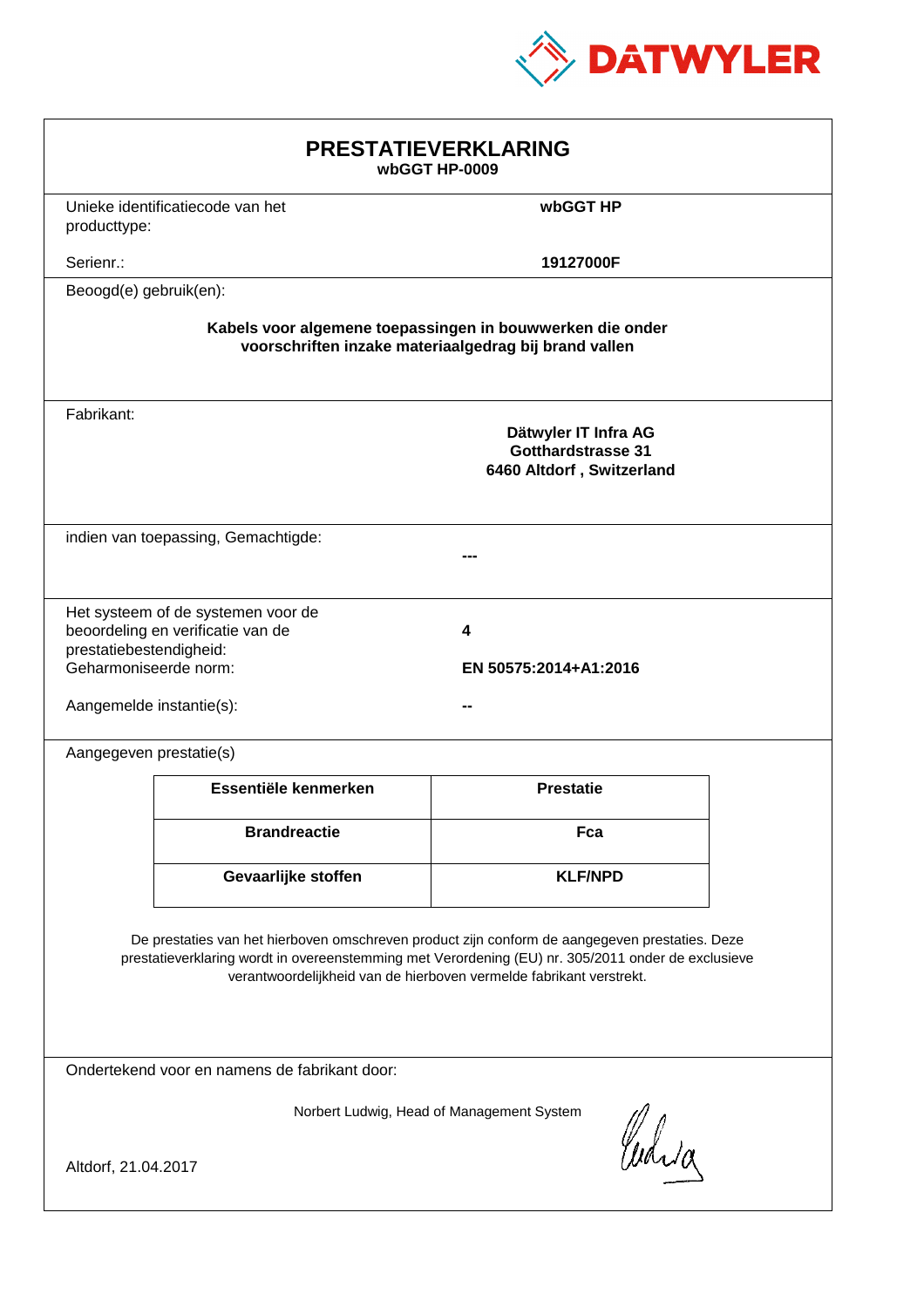

| DÉCLARATION DES PERFORMANCES<br>wbGGT HP-0009                  |                                                                   |                                                                                                                                                                                                                                                                  |  |
|----------------------------------------------------------------|-------------------------------------------------------------------|------------------------------------------------------------------------------------------------------------------------------------------------------------------------------------------------------------------------------------------------------------------|--|
| produit type:                                                  | Code d'identification unique du                                   | wbGGT HP                                                                                                                                                                                                                                                         |  |
| Numéro de série:                                               |                                                                   | 19127000F                                                                                                                                                                                                                                                        |  |
| Usage(s) prévu(s):                                             |                                                                   |                                                                                                                                                                                                                                                                  |  |
|                                                                |                                                                   | Câble pour applications générales dans les ouvrages de construction soumis<br>aux exigences de réaction au feu                                                                                                                                                   |  |
| Fabricant:                                                     |                                                                   | Dätwyler IT Infra AG<br><b>Gotthardstrasse 31</b><br>6460 Altdorf, Switzerland                                                                                                                                                                                   |  |
|                                                                | Le cas échéant, Mandataire                                        |                                                                                                                                                                                                                                                                  |  |
| performances:<br>Norme harmonisée:<br>Organisme(s) notifié(s): | Système(s) d'évaluation et de<br>vérification de la constance des | 4<br>EN 50575:2014+A1:2016                                                                                                                                                                                                                                       |  |
|                                                                | Performance(s) déclarée(s):                                       |                                                                                                                                                                                                                                                                  |  |
|                                                                | Caractéristique essentielle                                       | <b>Performance</b>                                                                                                                                                                                                                                               |  |
|                                                                | <b>Réaction au feu</b>                                            | Fca                                                                                                                                                                                                                                                              |  |
|                                                                | <b>Substances dangereuses</b>                                     | <b>KLF/NPD</b>                                                                                                                                                                                                                                                   |  |
|                                                                |                                                                   | Les performances du produit identifié ci-dessus sont conformes aux performances déclarées.<br>Conformément au règlement (UE) no 305/2011, la présente déclaration des performances est<br>établie sous la seule responsabilité du fabricant mentionné ci-dessus. |  |
|                                                                | Signé pour le fabricant et en son nom par:                        |                                                                                                                                                                                                                                                                  |  |
| Altdorf, 21.04.2017                                            |                                                                   | Norbert Ludwig, Head of Management System<br>Curia                                                                                                                                                                                                               |  |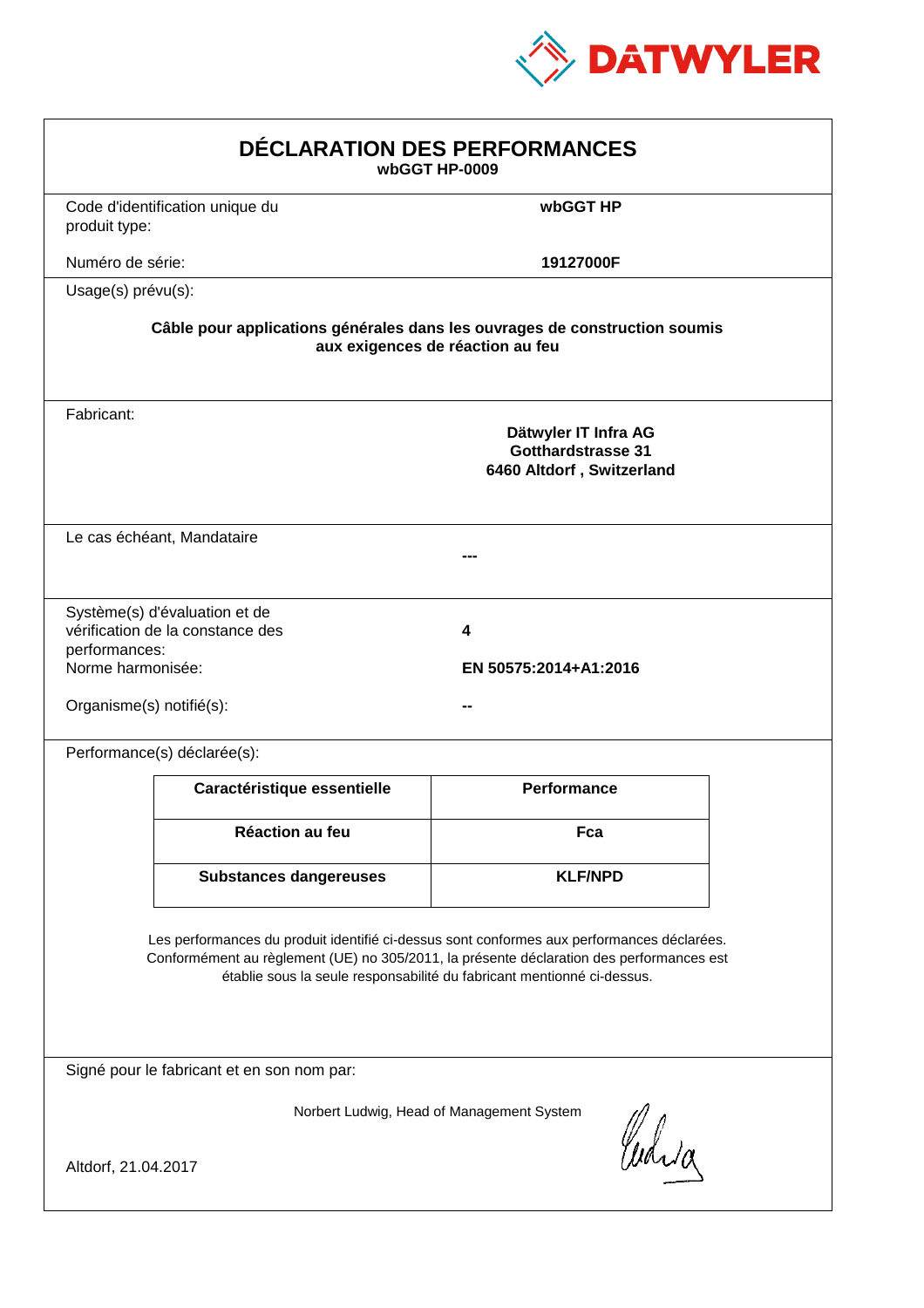

| <b>DECLARACIÓN DE PRESTACIONES</b><br>wbGGT HP-0009                                                                                                                                                                                                                                            |                                                                                                                                                             |                     |  |  |  |
|------------------------------------------------------------------------------------------------------------------------------------------------------------------------------------------------------------------------------------------------------------------------------------------------|-------------------------------------------------------------------------------------------------------------------------------------------------------------|---------------------|--|--|--|
| producto tipo:                                                                                                                                                                                                                                                                                 | Código de identificación única del                                                                                                                          | wbGGT HP            |  |  |  |
| Número de serie:                                                                                                                                                                                                                                                                               |                                                                                                                                                             | 19127000F           |  |  |  |
| Usos previstos:                                                                                                                                                                                                                                                                                |                                                                                                                                                             |                     |  |  |  |
|                                                                                                                                                                                                                                                                                                | Cable sujeto a requisitos de reacción al fuego para aplicaciones generales en obras<br>de construcción                                                      |                     |  |  |  |
| Fabricante:                                                                                                                                                                                                                                                                                    | Dätwyler IT Infra AG<br>Gotthardstrasse 31<br>6460 Altdorf, Switzerland                                                                                     |                     |  |  |  |
|                                                                                                                                                                                                                                                                                                | En su caso, Representante autorizado:                                                                                                                       |                     |  |  |  |
| $(EVCP)$ :                                                                                                                                                                                                                                                                                     | Sistemas de evaluación y verificación<br>de la constancia de las prestaciones<br>4<br>Norma armonizada:<br>EN 50575:2014+A1:2016<br>Organismos notificados: |                     |  |  |  |
|                                                                                                                                                                                                                                                                                                | Prestaciones declaradas:                                                                                                                                    |                     |  |  |  |
|                                                                                                                                                                                                                                                                                                | Característica esencial                                                                                                                                     | <b>Prestaciones</b> |  |  |  |
|                                                                                                                                                                                                                                                                                                | Reacción al fuego                                                                                                                                           | Fca                 |  |  |  |
|                                                                                                                                                                                                                                                                                                | <b>Sustancias peligrosas</b>                                                                                                                                | <b>KLF/NPD</b>      |  |  |  |
| Las prestaciones del producto identificado anteriormente son conformes con el conjunto de<br>prestaciones declaradas. La presente declaración de prestaciones se emite, de conformidad con<br>el Reglamento (UE) nº 305/2011, bajo la sola responsabilidad del fabricante arriba identificado. |                                                                                                                                                             |                     |  |  |  |
| Firmado por y en nombre del fabricante por:                                                                                                                                                                                                                                                    |                                                                                                                                                             |                     |  |  |  |
| Norbert Ludwig, Head of Management System<br>anda<br>Altdorf, 21.04.2017                                                                                                                                                                                                                       |                                                                                                                                                             |                     |  |  |  |